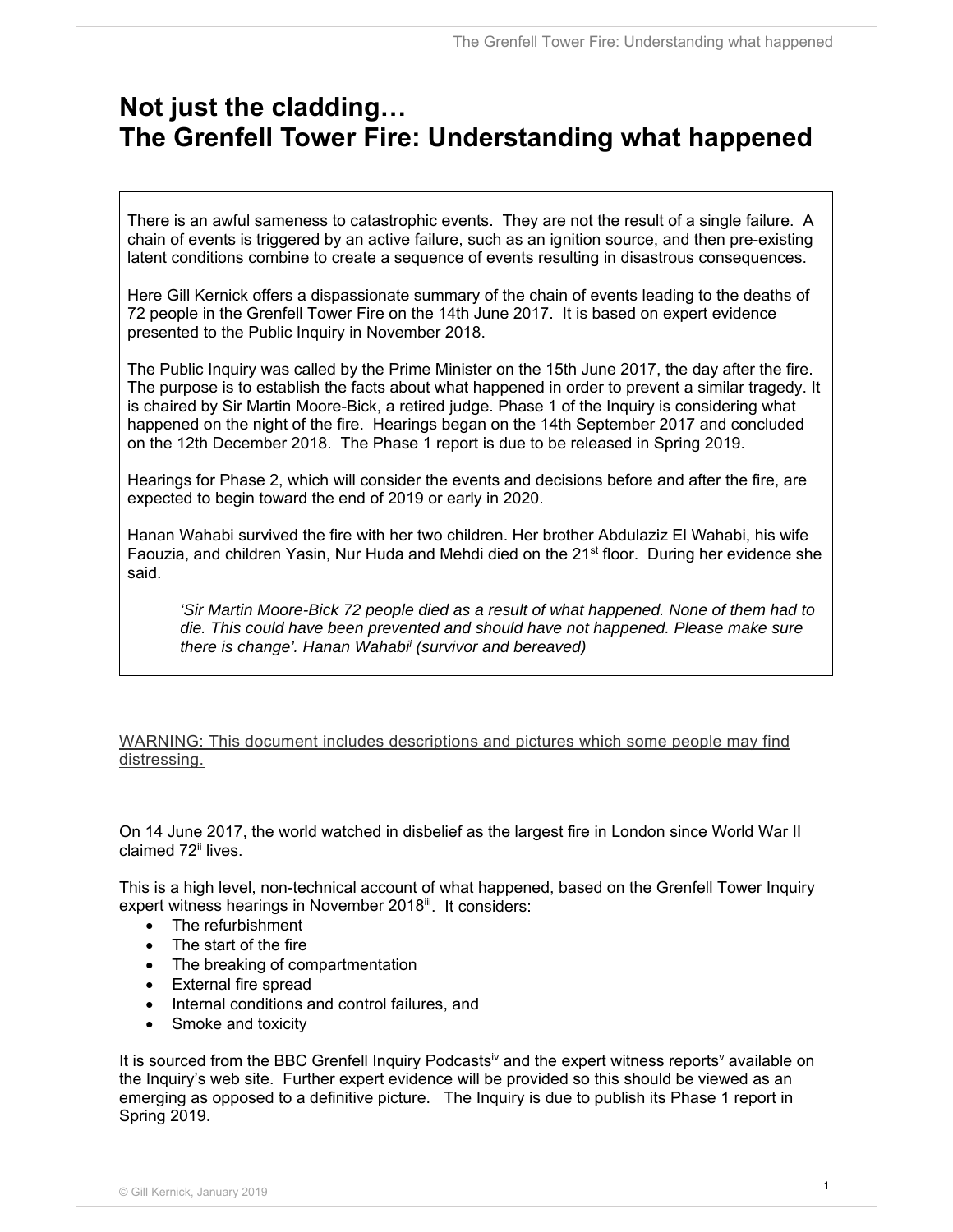## **1 The refurbishment**

Between 2012 and 2016 a major refurbishment was undertaken at Grenfell Tower. Significant changes were made to the façade of the building including the cladding system, the windows and the architectural crown. These changes turned a relatively safe building into an unsafe one.

### **1.1 The cladding system**

*"If a fire is ignited in a cladding system such as this made of these materials under any circumstances, we have to expect it to spread quickly and catastrophically"vi Prof Luke Bisby*

The rainscreen cladding system (Figure 1) that was added to the building during the refurbishment was comprised of

- two layers of polyisocyanurate (PIR) foam insulation against the original concrete walls
- a cavity separating the insulation from the
- Aluminium Composite Material (ACM) panels or cassettes which were comprised of two thin aluminium panels with a polyethylene (PE) core. (Figure)

Thermoplastics such as PE melt and drip and burn. Prof Bisby said that PE was the main cause of the fire spread and that the dangers of using such materials were well known and had been documented for decades. He would have expected any competent fire professional to be aware of these dangers.

Each cladding panel was cut and folded to hang on metal rails. This led to their being multiple routes where the PE was exposed directly to heat and flames. The metal rails enabled pooling of melted PE.

In addition, the way these panels and the windows were connected to the original façade meant that there were numerous vertical channels and extensive internal cavities. Horizontal and vertical barriers were installed in the cladding cavity, intended to isolate any fire. Some of the barriers were missing or incorrectly installed.



Exposed PE along re-entrant corner

Exposed PE along bevelled edge

Figure 2: ACM panels or cassettesviii



Figure 1: Cladding Systemvil

European Standards for Fire Testing rate materials from  $A1$  – non-combustible - through to  $F$  – which are 'really burny' (to use the words of Ms Grange (QC)). Current Regulations require cladding systems to be at a minimum of limited combustibility - A2. According to Dr Lane the PIR insulation was European Class D and the ACM panels European Class E.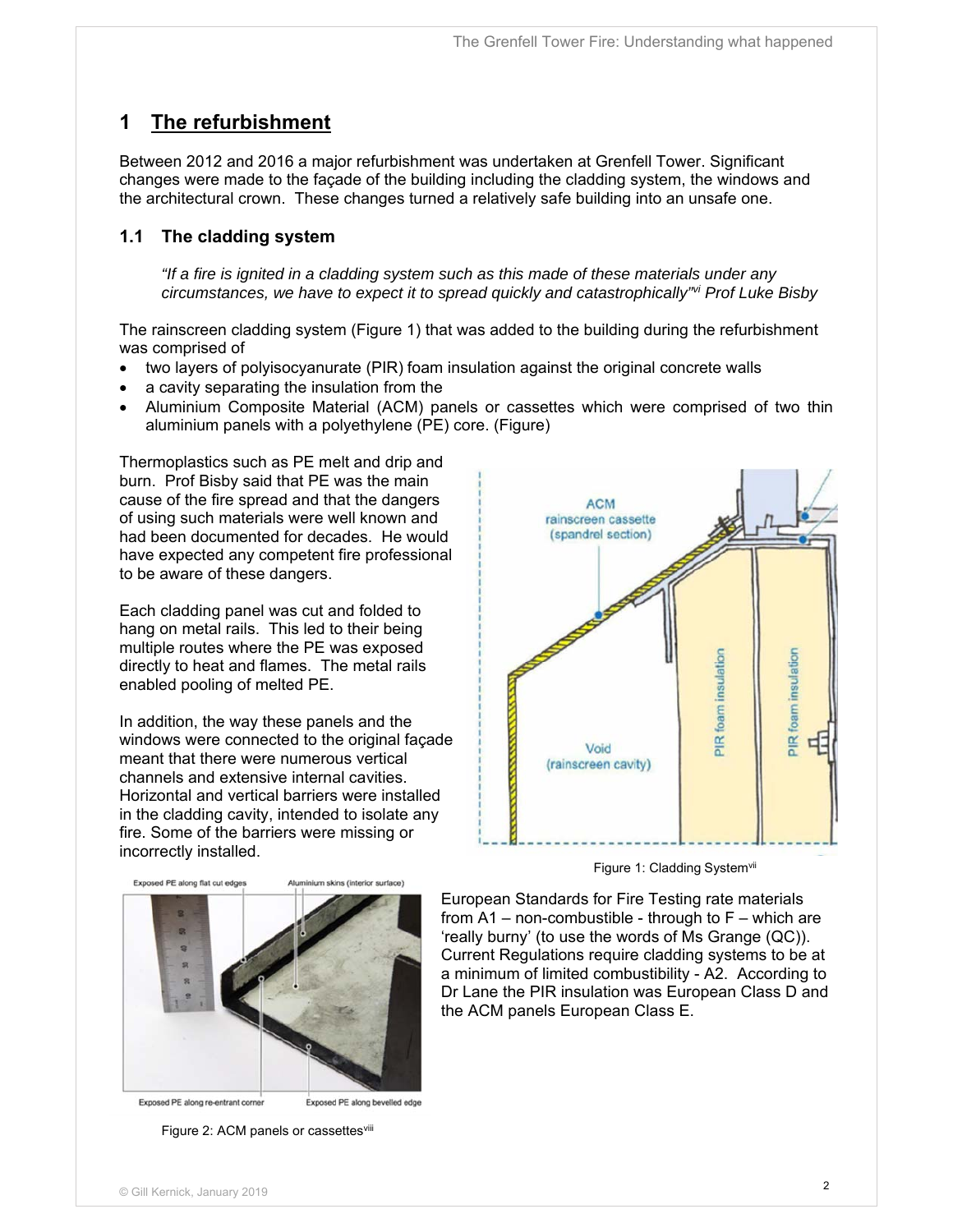#### **1.2 The windows**

Windows (Figure 3) were reduced in size during the refurbishment and moved to sit flush with the new cladding system. The old wooden window frames, sills and other materials were left in-situ. The new window frames and the extractor fans [set into the windows] were made of unplasticised polyvinyl chloride (uPVC) and were glued rather than fixed into position. uPVC melts at low temperatures.

Extruded polystyrene (XPS) was shaped and covered in aluminium foil to fill gaps around the

extractor fans and was used in the infill panels placed between the windows. XPS melts rapidly forming burning droplets.

Phenolate Foam (PF) and spray foam was used in small quantities near the windows to fill drafts and gaps. PF is flammable, and it is possible that the foam was the first material to ignite.

An ethylene propylene diene monomer (EPDM) rubber membrane was used to cover the gap between the window and the wall. It too is flammable and once alight would allow a fire access to the cavity. Dr Lane said you could cut a hole into the EPDM and put your hand into the cavity.



Figure 3: Windowsix

The materials around the windows were glued together and led directly into the cladding system on the outside of the building. Dr Lane said that building regulations require that cavity barriers should be placed around the windows to stop the spread of fire. None were present at Grenfell either in the design drawings or the building itself.

Dr Lane confirmed that:

*Once there was a localised fire near the window the majority of the materials around the window had no potential fire resisting performance. No part of the construction had the ability to prevent fire spread from inside the building to the external cavity. And once there was a fire anywhere near a window there was very high likelihood it would break out the window into the cladding." x*

#### **1.3 The architectural crown**

A crown (Figure 4) was installed at the top of the building comprised of 'folded' ACM cladding. Its purpose was purely architectural. Exposed edges of PE were found everywhere in the crown.



Figure 4: Architectural Crown<sup>xi</sup>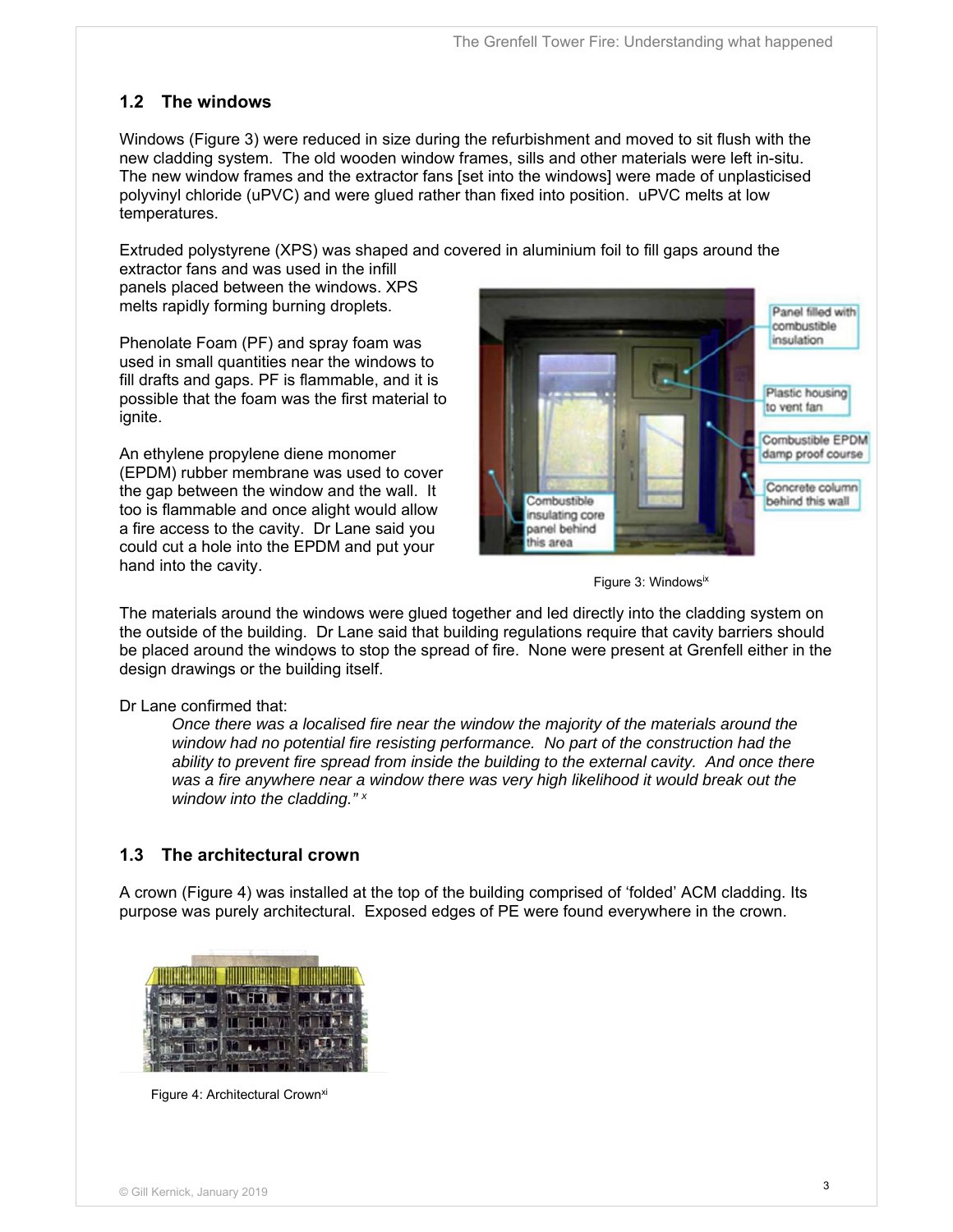## **2 The start of the fire …**

The fire began in the kitchen of Behailu Kebede's flat; number 16 on the 4<sup>th</sup> floor.

Mr Kabede turned the main 'fuse box' off as he left the flat which Dr Glover said meant that investigators had a helpful 'frozen moment' in time from which to determine what had happened. At this point one of the electric circuits had already tripped which pointed to the area where the fire started and thus limited the number of appliances where the fire could have started.

Through investigating the electrics, the fire patterns and statements from witnesses and firefighters, the consensus is that the fire started in the Whirlpool Hotpoint Fridge/Freezer. Dr Glover suggests that the initial source of ignition could have been a poorly crimped wire in the relay compartment near the compressor. Prof Nic Daeid agreed that the fire started at the base of the fridge freezer and that it was electrical but suggested more testing was needed to pinpoint the component that started the fire. There have been two previous events of this model of Fridge/Freezer being potentially linked to a fire.

UK and EU regulations allow plastic covers at the rear of these appliances whereas the USA requires steel covers. A steel cover would likely have slowed the spread of the fire which may have enabled firefighters to extinguish the flames before they reached the cladding.

Sniffer dogs and laboratory tests found no traces of hydrocarbons or fire accelerants. Prof Nic Daied said that she was certain that the cause of the fire was accidental.

The initial size was equivalent to a waste paper basket or half an armchair being on fire. Fires of this size are not uncommon. Prof Torero said you would expect a building to respond appropriately to such a fire.

However, due to the nature of the refurbishments and the materials on the building Prof Torero confirmed that ...

*In the event of any fire starting near a window at Grenfell Tower there was a disproportionately high probability of fire spread into the cladding system. xii Any kitchen fire within 3 m of the*  windows could have started the events of the night.<sup>xiii</sup>

## **3 The breaking of compartmentation**

Compartmentation refers to a design by which fire is contained within a single unit or a single floor. Prof Torero explained that it is the primary robust defence mechanism and the basis for the firefighting strategy. Compartmentation should not be viewed as the first layer of protection, but rather the only one that brings robustness. Once it was broken, no secondary defence (such as fire doors) could have been expected to withstand the fire.

The entire Grenfell fire-fighting strategy assumed compartmentation would work. "Stay put" (where residents remain in flats) relies on compartmentation working. Once the fire was in the external cladding at Grenfell compartmentation was breached.

Grenfell had a stay put policy that was reversed at 2:47, nearly 2 hours after the fire started.

Prof Torero believes compartmentation was breached by 1:05 (11 minutes after the fire started at 00:54) as at that point you can see dripping PE so you know that external propagation is happening. At this point you know that the fire is progressing in an unexpected manner and there is a flame creeping into the external components of the building. Stay Put was no longer appropriate at this point.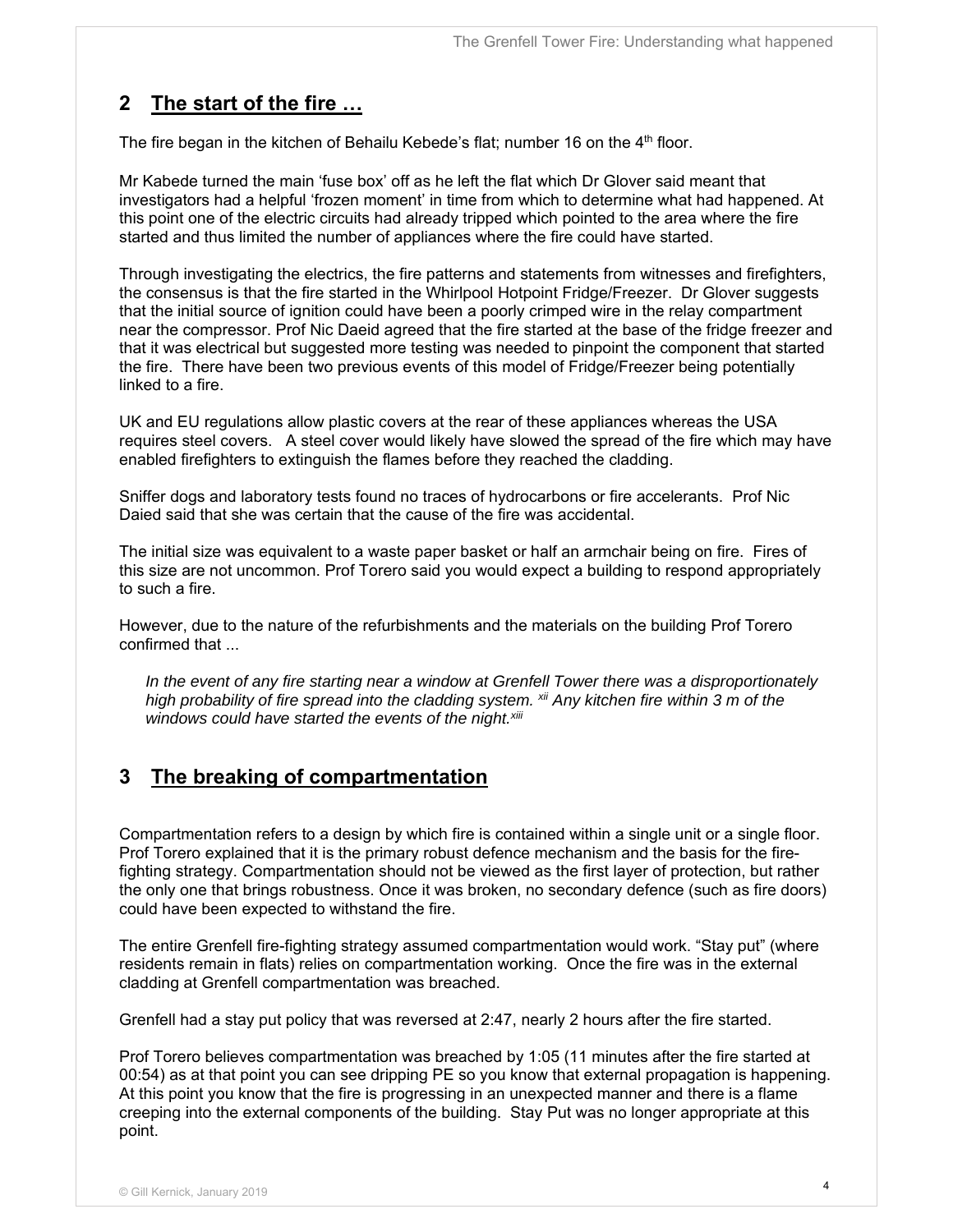*At the stage that compartmentation was breached the ignition of other components of the façade and the external flame spread was inevitable. At the stage that compartmentation is breached it invalidates the stay put policy. Egress or rescue is the preferred option once compartmentation is breached.xiv Prof Torero* 

Prof Bisby said that at 1:09 PE was burning in the cladding and this meant you had a fire that you expect to propagate left to its own devices. He said it is difficult to know if external firefighting prior to 1:16 could have made a difference. His view was that Stay Put was not a viable strategy as soon as the cladding was put on the building.

*The cladding at Grenfell failed to meet the requirements of building regulations – which say that external walls must adequately resist the spread of fire. Because the cladding failed to do this the stay put advice should have been changed after the refurbishment. Once the refurb cladding was installed at Grenfell it follows logically that the stay put policy was also not a credible component of any fire safety strategy.* 

*The fundamental assertion is that if a fire is ignited in a cladding system such as this made of these materials under any circumstances, we have to expect it to spread quickly and catastrophically because of the nature of the materials involved. On that basis it is unreasonable to expect compartmentation to be maintained and, on that basis, it is unreasonable to have a stay put policy in placexv. Prof Bisby* 

Dr Lane says compartmentation was breached at 1:13 but Stay Put failed at 1:26. At 1:21, 8 flats were affected and at 1:26, 20 flats were affected. Her view is that up until this point it was still a localised fire and it is unreasonable to have expected back then, on the night, that everyone should have known the minute the flame was in the cavity on the fourth floor that we knew what was going to happen. And, up until 1:26, while it was still within a few stories it was an event that could have been mitigated.

When asked if the nature of the materials within the cladding were known would that affect this view of what could have been inferred from seeing the fire breaking out of floor 4 Dr Lane said *'* 

*Well I'd go further – I think that if those materials had been known the building shouldn't have been occupied because then the London Fire Brigade (LFB) would have then also known what was facing them'xvi*

### **4 External fire spread**

The fire at Grenfell acted differently to other cladding fires in that once it egressed into the cladding it spread and engulfed the entire building.

#### **4.1 Egress: entering the cladding**

There are two routes by which the fire could have entered the cladding – either directly through the windows frames and/or the extractor fan and surrounding materials, or externally by flames escaping through the windows and igniting the external ACM panels.

uPVC loses mechanical strength at relatively low temperatures. It melts at around 50°C. Ordinary glass, by comparison, melts or breaks at around 550 °C. The heat from the smoke of the relatively small fire was capable of causing the uPVC to fail, thus opening a path for the flames to any of the combustible materials outside. This would have happened 5 to 11 minutes after the fire started. The fact that the uPVC was glued rather than mechanically fixed in place would have contributed to the speed of the failure.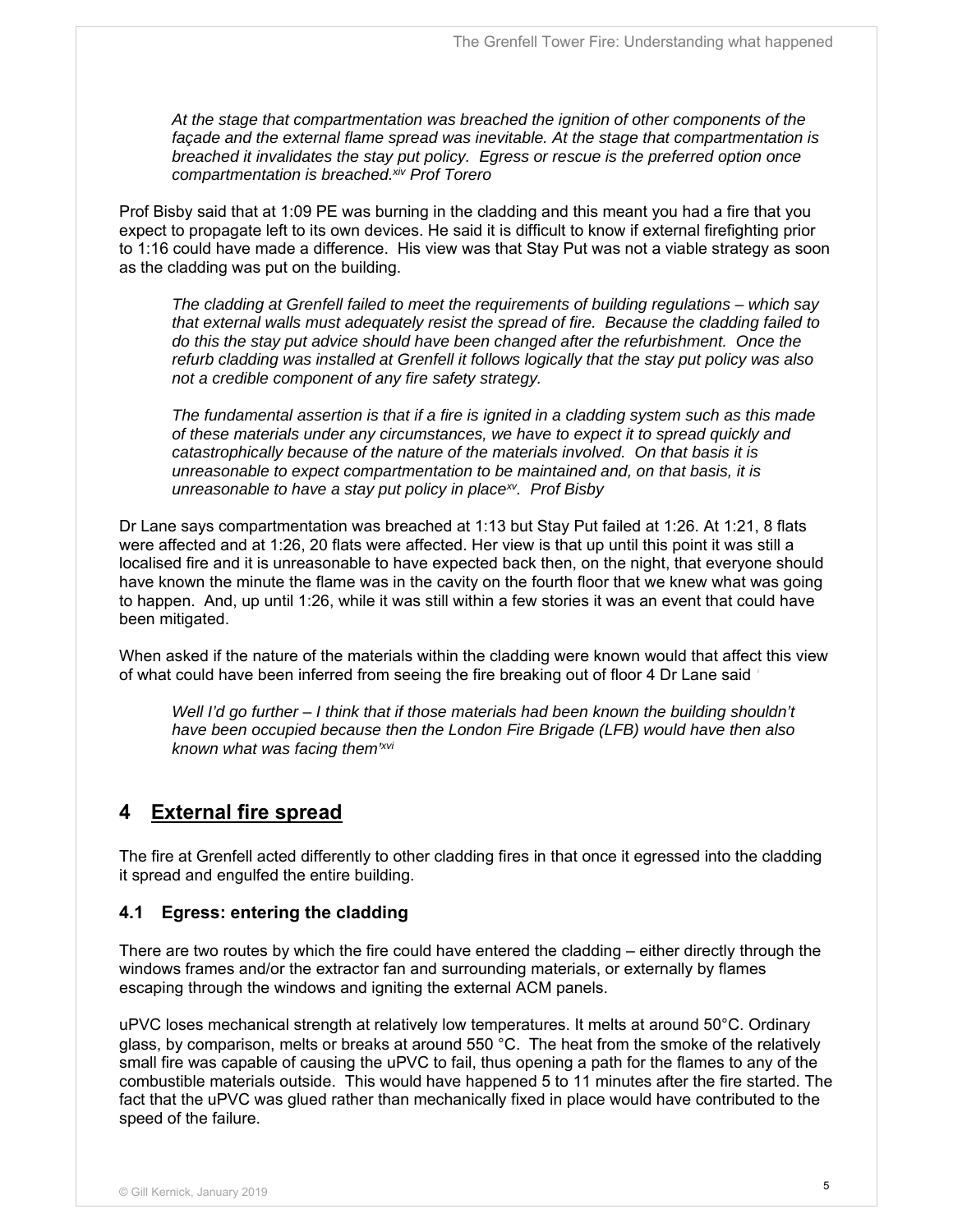Prof Torero thinks the most likely path was flames spreading across the ceiling and reaching the inside of the window igniting any of the components exposed by the melted uPVC such as the PIR window insulation or the rubber damp proof membrane. A small fire was able to ignite any of these materials.

*If you are relying on materials to provide any protection in a fire you ought to be in my opinion deeply suspicious of uPVC to provide it. Prof. Bisby xvii*

Flames could also have escaped through one of the windows and ignited the cladding outside. The PE core would have melted and dripped, so feeding the fire.

Prof Bisby suggests that it was probably a combination of both routes.

#### **4.2 Engulfing the building: Vertical, horizontal, lateral fire spread and ingress**

In 12 to 15 minutes, the fire spread vertically up 19 floors to the top of the east face of the tower. The fire accelerated as it rose and was similar to flame spread up a solid fuel surface.

Prof Bisby said this is what you would expect, and that the rate it spread to the top of Grenfell Tower was in fact slower than in a previous cladding fire in Dubai. He thought this was likely due to the fact that fires started on the ground from the dripping PE were extinguished at Grenfell whereas in Dubai, which started on a 20<sup>th</sup> floor terrace, the PE pooled and kept the heat release at the base of the fire strong.



The materials on the tower were the most important factor in the rapid spread of the fire up the tower.

PE was the main contributor to the vertical spread but the PIR insulation also played a role heating the cavity behind the rainscreen. The materials would have fed off one other further fuelling the fire.

The materials, numerous cavities and metal railings created routes for the fire to spread vertically and horizontally. Dr Lane identified 6 routes that the fire took, she wanted to show that *'at every turn there is something there that can participate in a combustion process, so all the time the flame front had something that would allow it to carry on'.xviii*

Figure 5: The 6 routes of fire spreadxix

The exterior of the building was meant to adequately resist the spread of fires and there were cavity barriers between the PIR insulation and the ACM panels. Cavity barriers are meant to stop the flames from exiting one compartment to the next. But they cannot stop a flame in a cavity if the wall itself is burning. The very founding principle is that the wall is not burning. Dr Lane said the use of a cavity barrier with a Rainscreen cladding system formed with an ACM panel is 'entirely problematic'.

*If you put combustible materials outside the cavity barrier then the cavity barrier has no meaning as the burning can happen around the cavity barrier.xx Prof Torero.*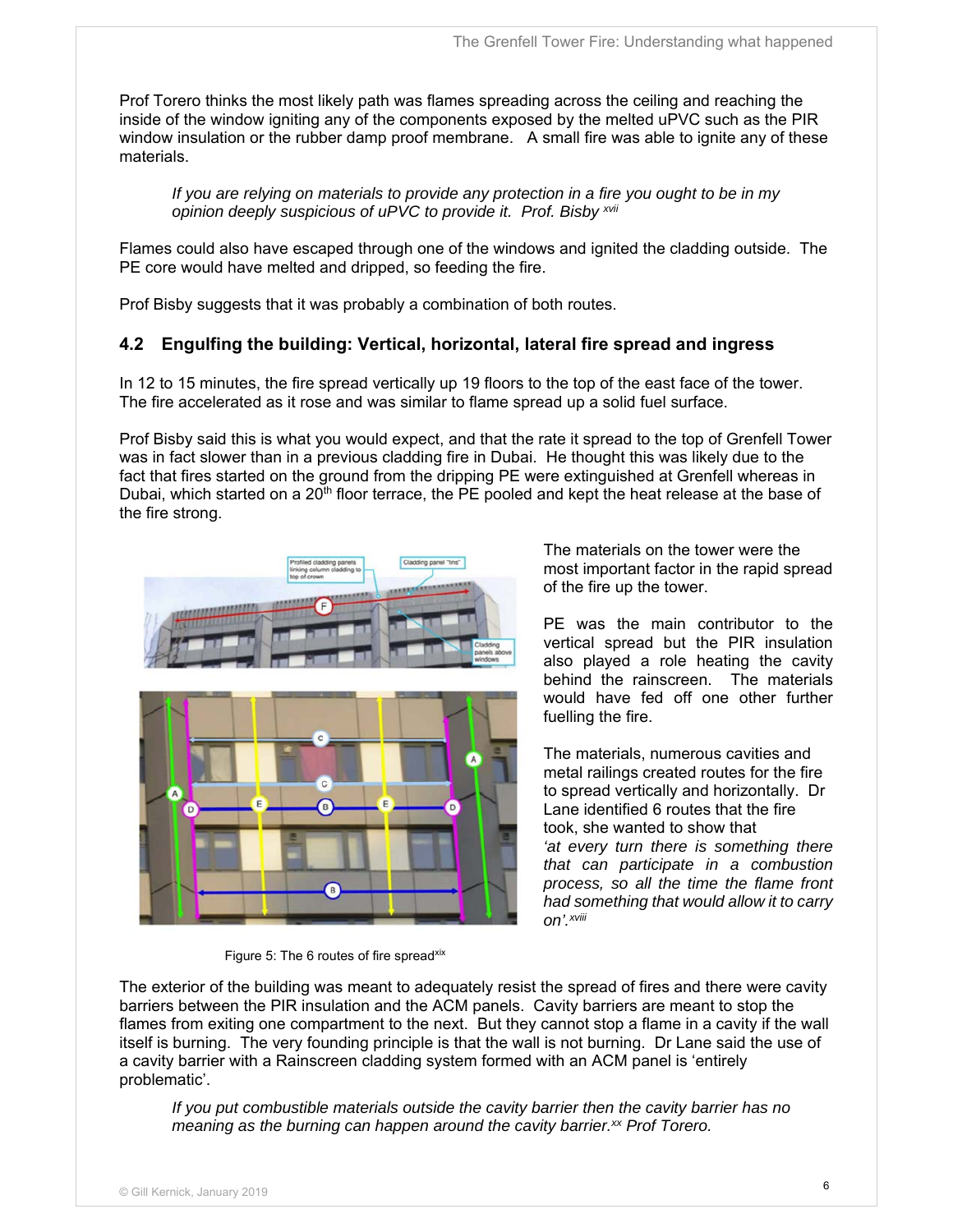Cavity barriers were often shown to be missing or incorrectly installed but Dr Lane said this was likely not material, as soon as the fire was in the cladding there was nothing to stop it spreading around the building.

Prof Bisby said that in other cladding fires you tend not to see entire buildings engulfed. The distinguishing feature in this seems to have been the architectural crown which, as described earlier, was made of ACM panels with multiple folds exposing the PE. The flames appear to have been able to travel horizontally in both directions through the crown. The crown was almost acting as a fuse.



Figure 6: Photographic evidence of the 6 routes of fire spread<sup>xxi</sup>

The helicopter footing (Figure 6) shows the flame front progressing and causing extensive pools of burning PE which could then flow down the spandrels and columns. This pooling and dripping of the PE together with burning debris enabled the fire to spread down below the upper floors.

The fire spread rapidly laterally around the crown and engulfed the building as the PE melted and dripped and the lower fires made their way up the building.

The crown appears to have had no purpose other than architectural and when asked if there was anything that could have been done to stop the spread of fire in the crown Dr Lane said

 *'the only way to stop the crown from being a flame front on its own is to not clad it in combustive material'xxii*

The rapid internal penetration (ingress) of the fire above Level 20 (where most people died) can be attributed to the progression in the crown according to Prof Torero. Smoke and flames started making their way into the building. Glass smashed, extractor fans broke, the uPVC frames melted, and the smoke and fire would have travelled through open windows. Smoke may well have entered through gaps around the windows.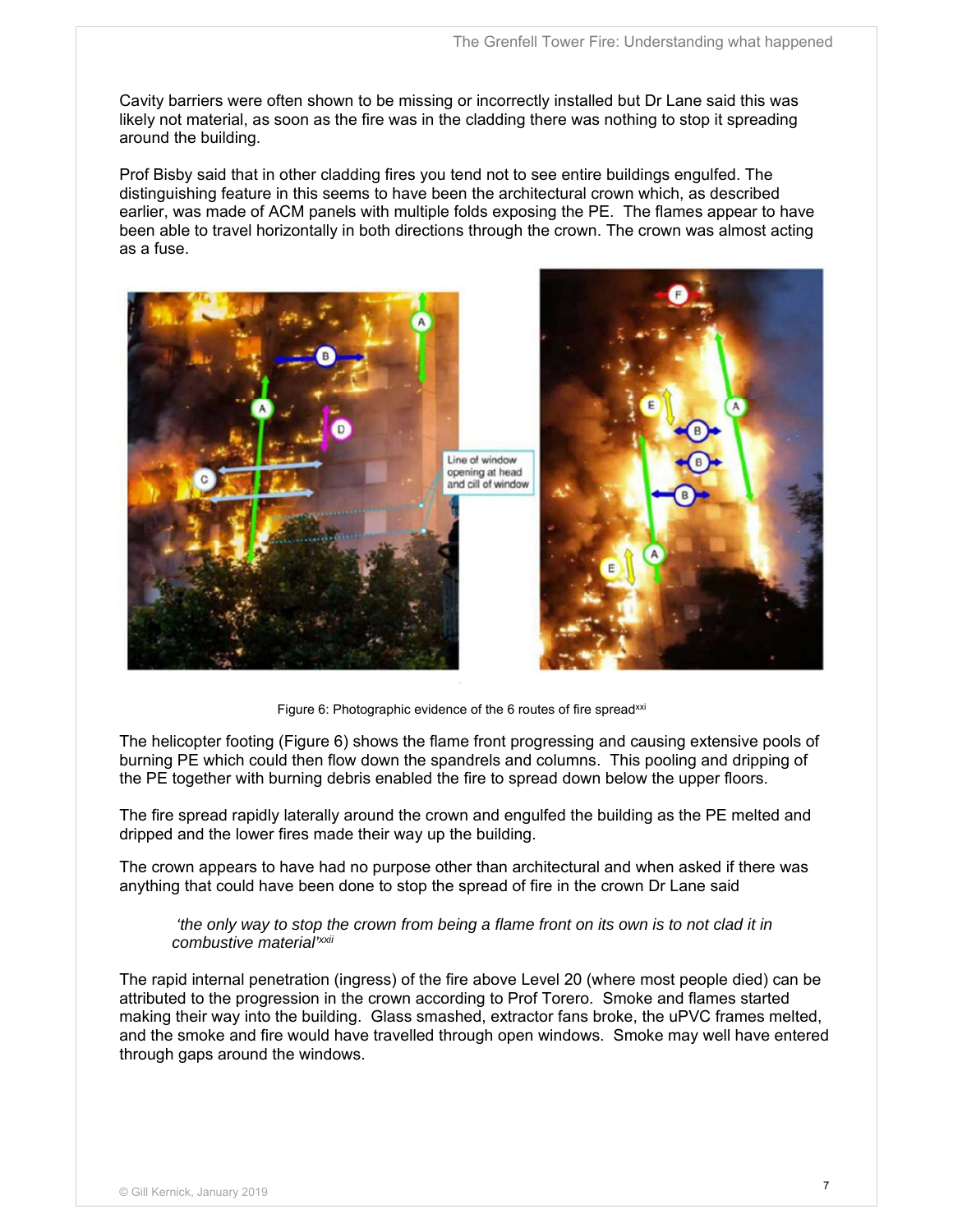## **5 Internal conditions and control failures**

In the event of a fire, the lobbies and stairs should have provided an environment that was safe for escape.

The central enclosed stairwell was designed to be a protected escape route in the event of a fire. The last place to which smoke and fire could spread. That's why it's built within the thick concrete core of the building. Lobbies likewise should have been protected from smoke and fire to enable access to the stairwell.

We know from evidence from both residents and firefighters that conditions in both the lobbies and stairwell inhibited evacuation, rescue and the ability to fight the fire. The systems to control flames and smoke in the lobbies and stairs failed.

Dr Lane reports very different behaviours from residents above the  $17<sup>th</sup>$  floor.

- $\bullet$  No-one residing on the 10<sup>th</sup> floor or below died.
- 16 people who originally resided between floors 11 and 17 died. 13 in the flats that they resided in and 3 whose bodies were recovered outside the tower.
- 54 who originally resided between floors 18 and 23 died. There was significant internal movement amongst this last group.
	- o 47 bodies were recovered between floors 18 and 23. 24 people died on floor 23, 9 of whom resided there and 15 of whom had moved up the building to floor 23. 4 of these 47 were recovered from the stairwell above floor 18.
	- $\circ$  The 7 remaining bodies were recovered in the stairwell below floor 18 or outside the tower.
- 8 bodies in total were recovered in the protected lobbies or stairwells.

#### **5.1 Internal Conditions**

There was heavy damage to the lobbies and symptoms of high temperatures in the stairwell. Thick black smoke in the lobbies and stairs created a barrier (both physical and psychological) to residents and their ability to move from their flats. Poor visibility and irritants when they opened doors were a significant deterrent to escape. **xxiii** 



These internal conditions lowered the speed and ability of the firefighters to conduct rescues as it hampered their ability to ascend stairs, inhibited orientation and the heat impacted their ability to reach higher floors.

Figure 7 provides a [link to a video](https://www.grenfelltowerinquiry.org.uk/file/2305/download?token=Mewkmf2E) from Marcio Gomez's flat on the 21<sup>st</sup> floor. As they open the door, it shows thick black smoke with zero visibility. A white wall was approximately 1 meter away. Mr Gomez, his wife and two daughters escaped the building. Their unborn son Logan Isaac was the youngest victim of the fire.

Prof Purser says there is a golden early period in a fire when people can make an easy escape. Fires tend to get worse at an exponential rate. So, if you delay escape you can get caught by rapidly deteriorating conditions. Half of the people between floor 6 and 11 had started to escape by 1:30 (36 minutes after the first 999 call). The rate of escape decreased rapidly thereafter.

Figure 7: Conditions inside*xxiv*

Prof Purser said that if there had been a way to ask all residents to evacuate at the same time, they could have left within 7 minutes.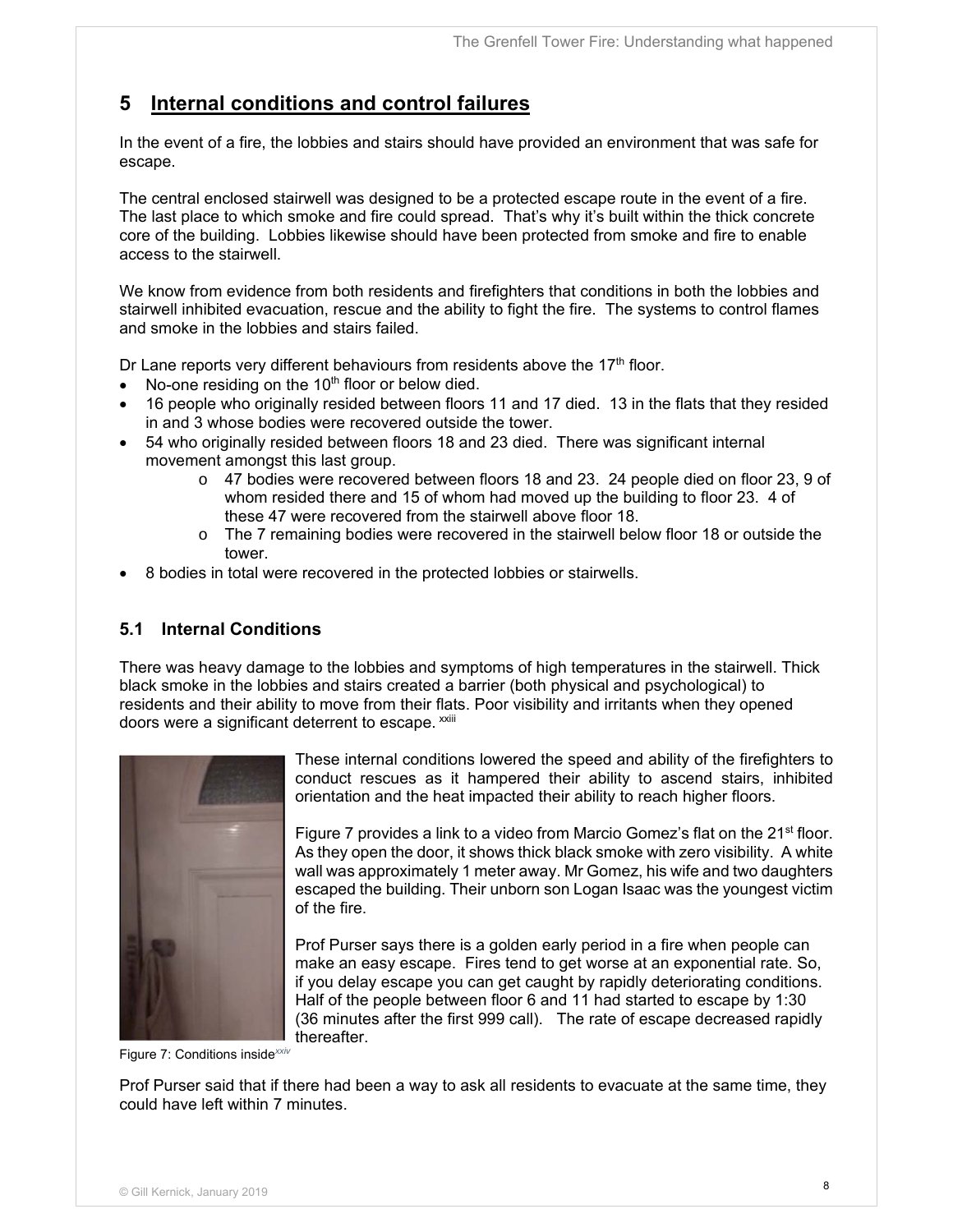At some points it was safe for people to escape and at others not. Thick black smoke was reported in lobbies on floor 12, 14, 16, 18 and 21 between 1:30 and 2:00. A 'hot zone' was reported between floors 13 and 16 reaching 150 $\degree$ C. This temporarily stopped residents evacuating – between 1:45 and 2:25 nobody exited the tower from above that zone. Dr Lane reported some melted plastic lights in the stairwell and significant damage to the lobbies and stair doors on these levels. Prof Purser said that people can withstand quite high temperatures and that people could have gotten through those floors without having suffered severely.

However, this seems to have impacted the behaviour of people on floor 17 and above. With people trying to evacuate and then turning around and going back up, mostly to the  $23<sup>rd</sup>$  floor. Meron Mekonnen's who left her flat on the 19<sup>th</sup> floor during the early stages of the fire when on the stairs those around her suddenly came back. She said

*'it changed everything once we heard 'go back' – we were panicked but on our way down – when we heard go back I assumed something terrible, something worse was happening below us – I assumed maybe it was another resident – probably seeing flames in the stairways – who could say go back – you know in a fire who could possibly say go back unless there was something worse – it changed everything … 'xxv*

#### **5.2 Control failuresxxvi in lobbies**

**Front doors** were replaced in 106 homes between 2011 and 2012. The vast majority of doors did not close automatically, as they should have done. Tests on the doors resisted fire for 15 minutes as opposed to the recommended 30 minutes.

Guidance since the 1970's has been clear about the role of the self-closers on these lobby fire doors and their importance – to ensure that doors shut, in the case of a fire thus protecting the lobby from fire and smoke. Residents gave evidence about faulty and missing closing mechanisms and doors not closing. The Local Government Association, the department for Communities and Local government and the Tenant Management Organisation (TMO) which managed the building at the time of the fire all suggested regular inspections of doors.

It is thought that the initial density of smoke in lobbies was caused by front doors being left open. Either as people escaped or were rescued. The fire spread quickly up the east column of the tower setting fire to flats on this side of the building (Flat 6's on each level). No-one died in these flats, they all managed to escape their flats (if not the tower). Many would have left their doors open as they fled and with missing or ineffective self-closers this would have opened a path for rapid spread of smoke.

Whilst the front doors are intended as a secondary protection against fire and smoke spread – it is inevitable that they will fail at some point - for people waiting in flats the protection that they provide is very important. Dr Lane confirmed that the doors resisted fire for only half of the 30 minutes recommended by regulations in Approved Document B. She also noted that she had been surprised that there was not stricter guidance regarding resistance to protection from smoke (in addition to fire)

The **smoke ventilation system** was designed to extract smoke from lobbies. But it only operated on one floor at a time. Dampeners were fitted to the vents on each floor to block the vents on all the levels apart from the one on which it was operating enabling smoke to leave the buildings. These dampeners were meant to stop smoke for 60 minutes. Dr Lane found that the dampeners were not tested to the relevant standards and they failed smoke leakage tests. Evidence from some residents' points to smoke leaking from the ventilation system into the lobbies. Dr Lane says there is more work to do to understand if the dampeners were the only cause of the leaking smoke.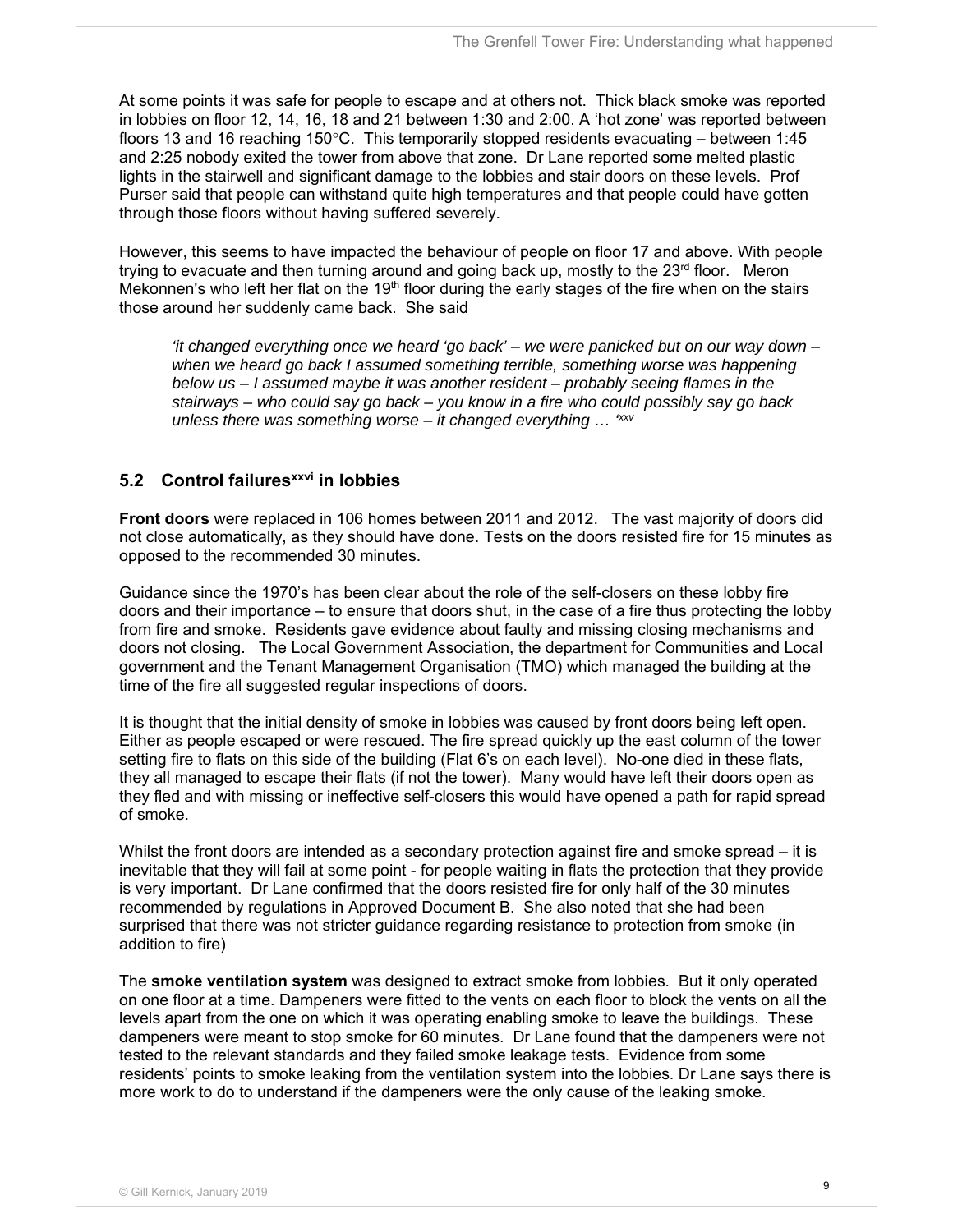In addition, the **protected shafts** from the smoke ventilation system could have contributed to the spread of smoke as there was an opening between the lobby and shafts on every level. The protected ventilation shaft had not been lined or rendered as required by relevant guidance. The automatic opening vent (AOV) was of a lower standard than required and could have allowed more smoke to enter lobbies. Dr Lane could find no evidence of fire resistance or smoke leakage tests having been conducted. The performance of the ventilation system is not yet fully understood and will be reported on further in Phase 2 as will it's compliance with regulation.

The **distance from front doors** to the stairwell varied greatly, in some cases exceeding 10m, which impacted the hazards experienced in specific locations. Whilst non-compliant with current building guidance this would have been compliant at the time Grenfell was build.

**The lift** had been replaced but not upgraded to a firefighting lift as per current specifications and TMO policy. Firefighting lifts carry more people and have their own power source and escape hatch. Even though it had not been upgraded, firefighters should have been able to take control of the lift to carry equipment and conduct rescues. However, the override mechanism did not work on the night of the fire. Dr Lane said that there was a duty to test the override switches. There is a duty to maintain lifesaving equipment at all times in any building.

The failure of the lift meant that the only means of escape for people of limited mobility was to make their way down the stairwell in very hazardous situation. She said that there is currently no design guidance regarding how people of limited mobility get out in a fire which she finds very concerning.

In addition, the inability to take control of the lift meant residents were able to use it, they gave evidence that the lift quickly filled with smoke.

There was no evidence that the lift shaft itself was protected as the lifts did not have fire resisting doors.

Grenfell had a **dry riser** not **a wet riser**. High rise buildings are required to have what is known as a 'wet riser'. This was regulation at the time Grenfell was built. A wet riser means that water is available in the pipes in the building that are connected directly to the mains – they should be able to allow 2 pipes to operate at full pressure at the top of the building. Dry risers require the LFB to connect water to the mains which takes time and it is more difficult to get pressure to use hoses on higher floors. Dr Lane said that a wet riser may have increased the chances of extinguishing the original fire in Flat 16.

#### **5.3 Control failures in the stairwell**

In addition to doors of flats being left open, fire fighters left **stairwell doors** from the lobbies into the stairs open as they propped them open to rescue people or run fire-fighting hoses into lobbies and flats. In one instance a body propped a door open. This was the primary cause of smoke and heat entering the stairwell according to Dr Lane. The doors were non-compliant with fire standards.

Firefighting on the 10<sup>th</sup> floor with the door being left open is thought to have contributed to the 'hot zone' between floor 13 and 16.

The failure of ventilation in the common corridors and **lobby smoke** coupled with doors being propped open failed to protect the common stairs from smoke.

Services were run through the stairwell. During the refurbishment **gas pipes** had been run up the stairwell and from the stairwell to lobbies through newly drilled holes on 13 floors of the tower. Dr Lane said this created a link from lobby to lobby and enabled smoke to travel from one lobby to another. More research is needed to understand the impact. **Water pipes** were installed on lower floors. This was against regulation, but it is unclear if it had any impact on the fire.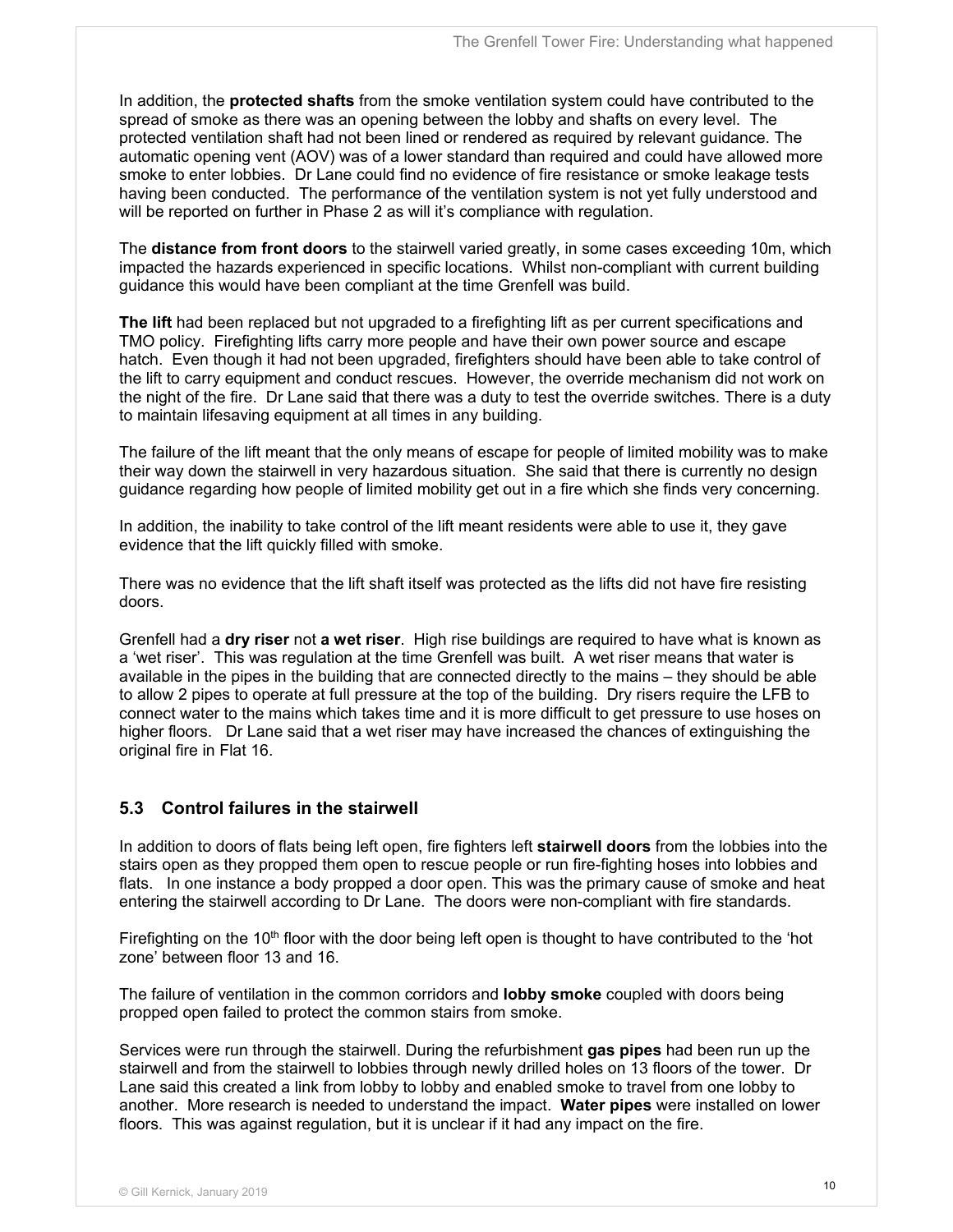It is unclear if the **lighting in the stairwell** failed or was ineffective due to the smoke. There was an issue with the **floor numbering** not being clearly visible, and perhaps not accurate as floor numbers had been changed during the refurbishment. This would have contributed to orientation difficulties both for residents and firefighters.

The **stair width** was less than current regulation, but Dr Lane said the width did not impede evacuation or firefighters attempts to fight the fire or conduct rescues.

## **6 Smoke and Toxicity**

Prof Purser looked at the causes of incapacitation and death. The way the smoke moved around the fire and when the smoke got into the different lobbies was key to the incident. He explained the significance of the thick black smoke that was present in the tower.

If smoke is dense then there is a high concentration of toxic gases. There were two key toxic gases. carbon monoxide and hydrogen cyanide. Exposure to these can be deadly and people are unaware they are inhaling them, they have no real effect until you suddenly become dizzy and collapse.

The two gases act both cumulatively and additively. Perhaps surprisingly, cyanide fires tend not to be fatal. Hydrogen cyanide is initially incapacitating rather than deadly. If people die in fires, they usually have a lethal dose of carbon monoxide in their blood. If you're exposed to cyanide, it will make you collapse before you can escape rather than die.

Prof Purser identified the following as sources of gases at Grenfell. The **PIR insulation** produces high quantities of carbon monoxide. As it was enclosed in a cavity between the wall and the ACM cladding it was likely to have burned ineffectively thus increasing the amount of gas released. **PVC**  produces high yields of carbon monoxide, but it also affects how surrounding materials burn as you've got partially burned gases (due it being under-ventilated) coming through the windows which increases the yield of both carbon monoxide and cyanide.

The outcomes for people depended on their exposure in the flats. Conditions in the lobbies were hazardous with occupants experiencing zero visibility, breathing difficulty and pain. It was not impossible at any time to descend the stairs. Essentially whether or not you are able to get down the stairs without collapsing depends on how long it takes you.

Ironically it was the least affected flats that become the most dangerous because when people took refuge in the South West corner of the block which was the last place to be affected by fire spread – they remained there for an hour or more before they were forced to evacuate or the fire got to them – and so – they were they were the most exposed to toxic gases.

Most people who died in Grenfell even those whose bodies were burned in flat fired died from Carbon Monoxide inhalation. Prof Purser said*…* 

*…dying from carbon monoxide, even if there's cyanide in the mixture, is not a painful death.*  You basically faint then go into slowly a coma and die. *xxvii*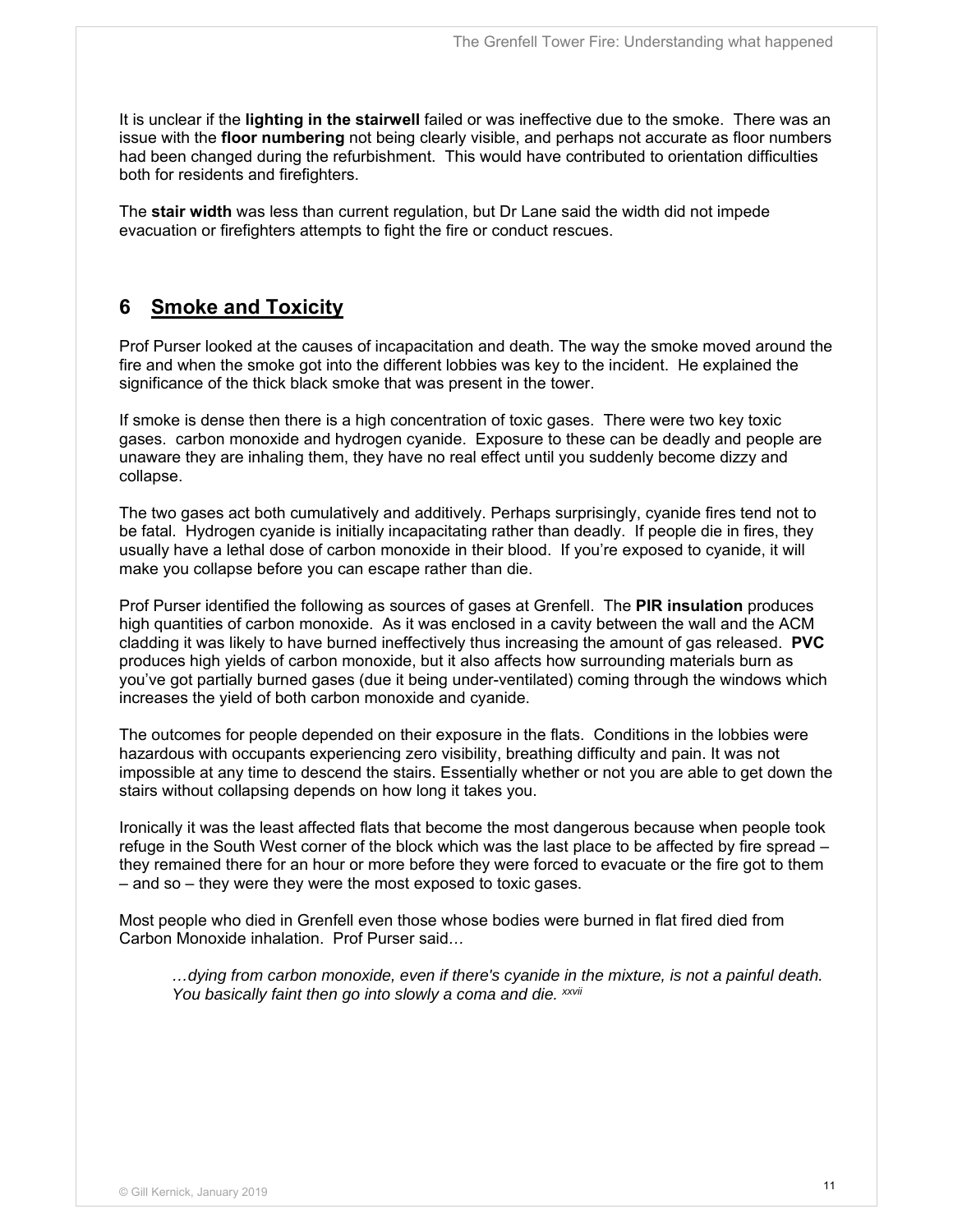#### **About me…**

I partner senior executives in high hazard industries to develop the culture and leadership to prevent low probability, high consequence (catastrophic) events. I believe a systemic cause of Grenfell is the failure to understand or mitigate such events.

Key to this is understand the complexity of what happened. Catastrophic events are never the result of one failure, but rather an active failure (in this case a small kitchen fire) kick starts a process where existing latent conditions and failures combine to produce devastating consequences.

I wanted to understand how this had happened at Grenfell and this paper is my attempt to articulate the nature of the event. I hope it is valuable and informs debate and more importantly learning.

Between 2011 and 2014 I lived in a beautiful apartment on the 21<sup>st</sup> Floor of Grenfell Tower. I now live in a nearby tower-block. 7 of my former neighbours died.

As I watched the tower burn, I vowed to ensure we learn. This is written in honour of those that lost their lives, their loved ones and the Grenfell community who inspire and give me hope every day.

**Gill Kernick E-mail:** gillkernick@msn.com